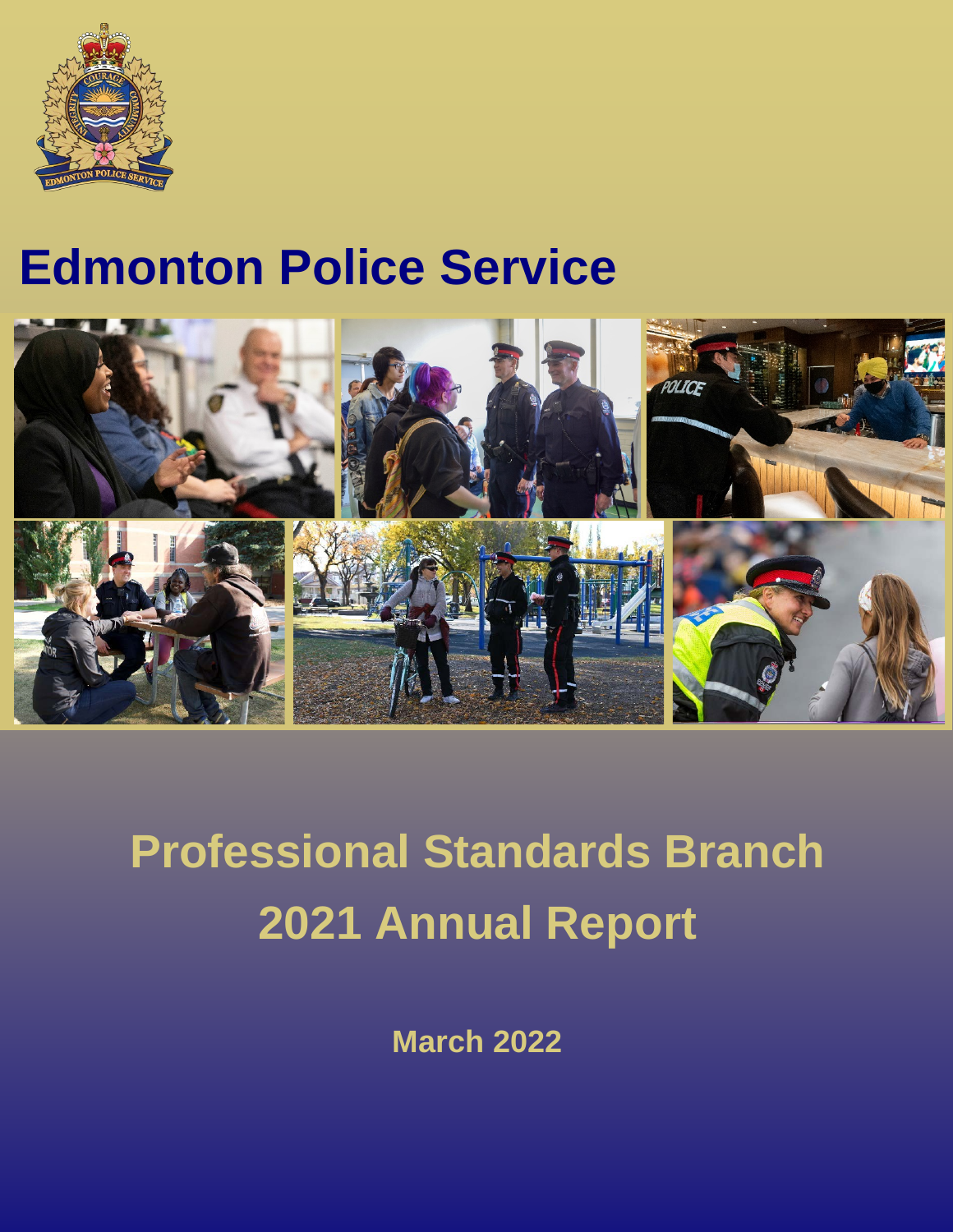#### **Table of Contents**

#### **Figures**

| Figure 2: Principal Causes of 46.1 Investigations and Statutory Complaints in 20218 |  |
|-------------------------------------------------------------------------------------|--|
|                                                                                     |  |

#### **Tables**

| Table 1: Five-Year Comparison of File Rates as a Function of Dispatched Calls for Service6 |  |
|--------------------------------------------------------------------------------------------|--|
|                                                                                            |  |
|                                                                                            |  |
|                                                                                            |  |
|                                                                                            |  |
| Table 6: Dispositions issued by the Chief or at Hearing During 2019-2021 13                |  |
| Table 7: Discipline Resulting from Disciplinary Hearings Concluded During 2021 13          |  |
|                                                                                            |  |
|                                                                                            |  |
|                                                                                            |  |

## **Abbreviations**

- ASIRT Alberta Serious Incident Response Team<br>EPC Edmonton Police Commission
- EPC Edmonton Police Commission<br>
EPS Edmonton Police Service
- EPS Edmonton Police Service<br>
CPB Community Policing Burea
- CPB Community Policing Bureau<br>
CSB Corporate Services Bureau
- CSB Corporate Services Bureau<br>
LERB Law Enforcement Review B
- LERB Law Enforcement Review Board<br>
PSB Professional Standards Branch
- Professional Standards Branch
- PSR *Police Service Regulation*
- Intel & Investigations Bureau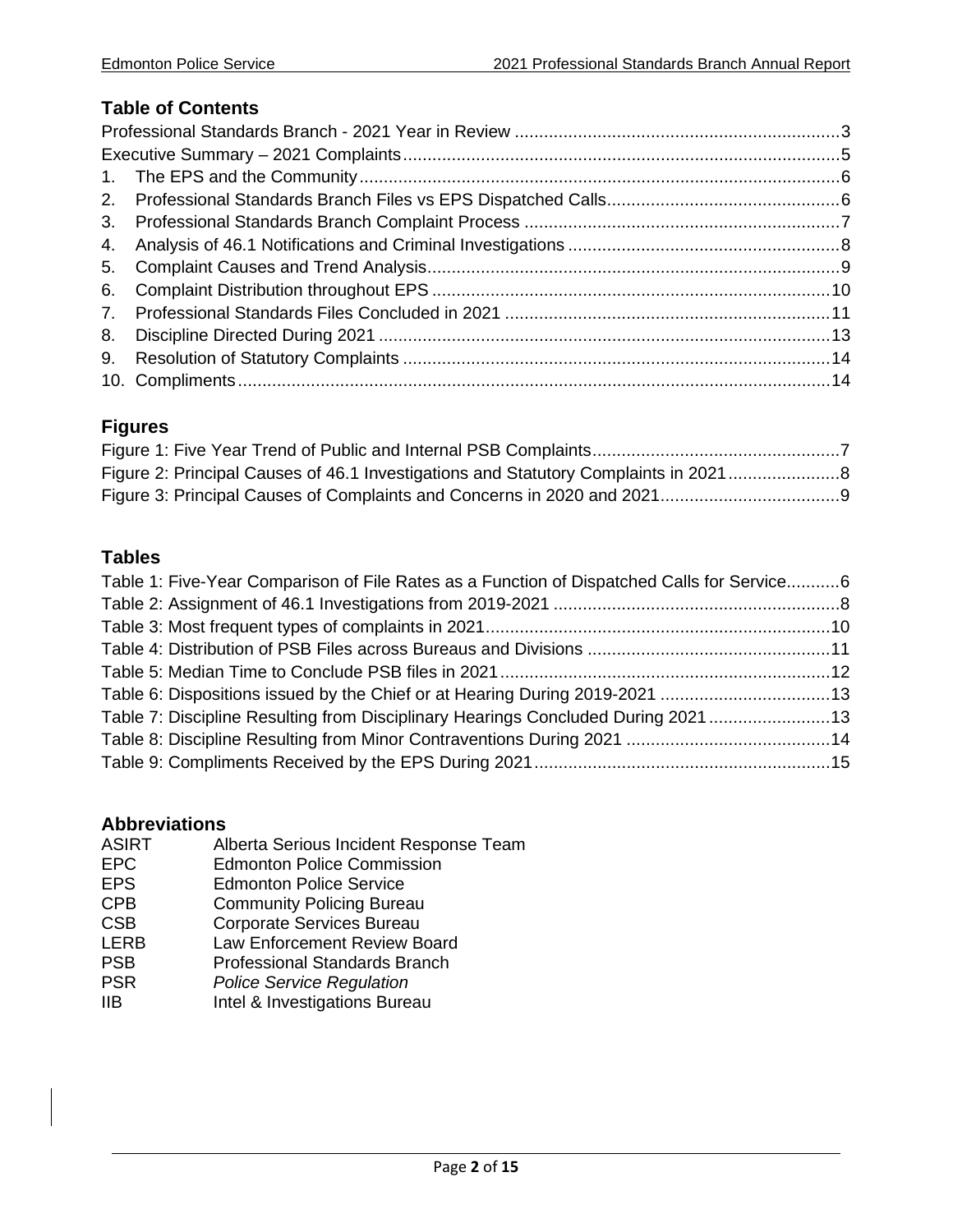

#### **Professional Standards Branch Values**

*Truth, Integrity, Courage, Honour*

## <span id="page-2-0"></span>*Professional Standards Branch - 2021 Year in Review*

As in 2020, the workload in the Professional Standards Branch (PSB) in 2021 continued to be exceptionally high as we received a record number of complaints. PSB has continued to focus on creating efficiencies to manage the increased workload and ensure complaints continue to be investigated in a timely manner. This includes ensuring that dispute resolution is readily available to all complainants, which aims to bring resolution to complaints in a meaningful and timely manner, in which all parties are part of the solution. PSB has further worked to engage the divisions in the dispute resolution process, including developing collaborations throughout the Service, such as with the Early Intervention Unit.

The 46.1 Investigative Team, which was established in 2020, is now fully integrated into PSB and investigates the majority of complaints that are assigned to the EPS under section 46.1 of the *Police Act.*

PSB identified and developed several strategic priorities for 2021, including a focus on professional development of PSB investigators, increased communication throughout EPS by the implementation of an internal intranet page with statistical trends and resources, and a focus on detailed trend analyses.

#### **Professional Development**

In order to ensure that PSB investigations remain exceptional in quality, it is necessary to ensure that incoming investigators have access to thorough training and up-to-date resources. This has been especially important over the past two years as PSB has provided work-from-home options and worked to ensure a safe in-office environment. To this end, PSB revised our current orientation process to give new investigators more experience with various areas of PSB and provide additional mentorship.

PSB also commenced work to create and update reference guides for each investigative area of PSB, including Intake, Major Case and 46.1 Investigations. These reference guides and business rules serve as accurate and up-to-date resources to assist new investigators and ensure that all investigations are conducted to the same high standards. This work will continue into 2022.

#### **Development of PSB Internal Resources webpage**

In 2021, PSB commenced development of an internal intranet webpage of PSB resources, including information about PSB processes, information regarding dispute resolution, and reports regarding complaint trends and statistical analyses. Providing clear and straightforward information to the EPS at large has many benefits, including: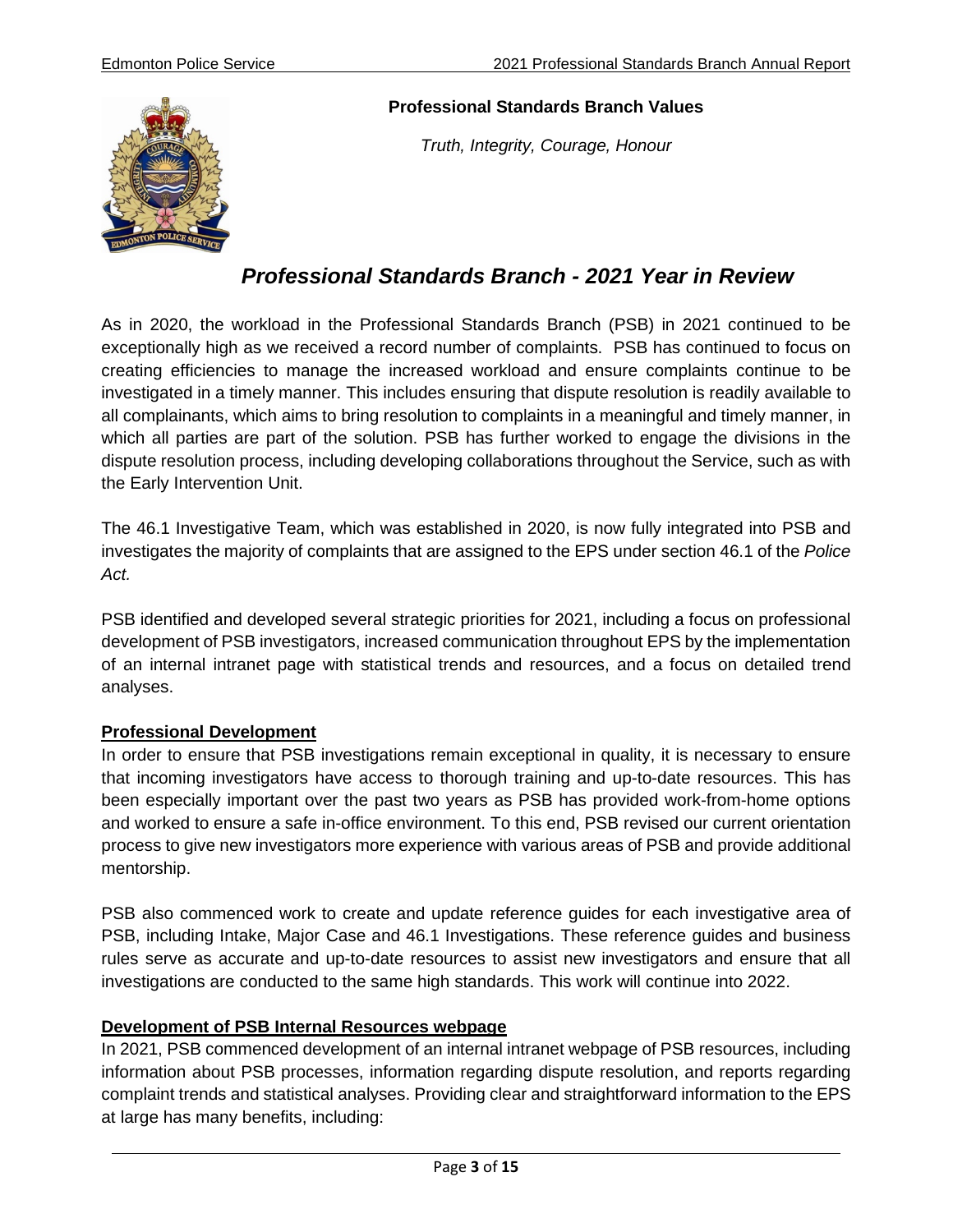- Decreasing stress throughout the complaint process, by clearing explaining the process and procedures to be followed, and developing clear expectations regarding the progression of an investigation;
- Increase willingness to participate in the Alternative Dispute Resolution (ADR) program by providing clear information about its processes and benefits;
- Decrease complaints by making information about main complaint causes and trends widely available.

We will continue to update and revise the page throughout 2022.

#### **Focus on Trend Analysis**

PSB revised a number of our recurring reports in 2021, in order to provide a clearer and more consistent message to our stakeholders. PSB's monthly statistical report was revised to be more concise and provide high-level information which can be distributed throughout the EPS (through inclusion on the PSB intranet webpage) and to other stakeholders.

PSB also revised our quarterly reports which are distributed to divisions, to provide more fulsome and transparent information regarding the number and types of complaints that each area of the EPS receives. This allows each division to customize their strategies to reduce complaints and ensure a high level of professionalism.

This work continues into 2022 as PSB strives to provide meaningful information to EPS stakeholders to inform their processes and drive a reduction in complaints.

#### **Looking Forward to 2022**

As we look forward to 2022, we welcome Inspector Sean Anderson to PSB. We thank (former) Inspector Mike Morgan for his service, and are fortunate to retain his knowledge and experience as he rejoins PSB as an Investigative Manager for a Major Case team.

As we move into 2022, PSB is continuing to focus on dispute resolution as the primary means of complaint resolution where appropriate. PSB is continuing to look at ways to improve efficiency, especially in the face of rising workloads.

Additionally, PSB has developed the following 2022 objectives as part of the EPS Commitment to Action:

- **Partnership Development:** PSB is focused on building community partners to assist with the complaint process and identifying agencies to assist people struggling with mental health and addictions who use the complaint process as a mechanism to express themselves.
- **Training and Professional Development:** Complaint-Informed Training will be provided to frontline members with a goal of creating awareness around public concerns/complaint trends in order to reduce similar complaints from occurring in the future.
- **Communication and Transparency:** Develop community engagement in the public complaint process by enhancing information available to the public and continuing to develop community involvement in the complaint process through dispute resolution. When appropriate, PSB will utilize community input through the complaint process to initiate police reform.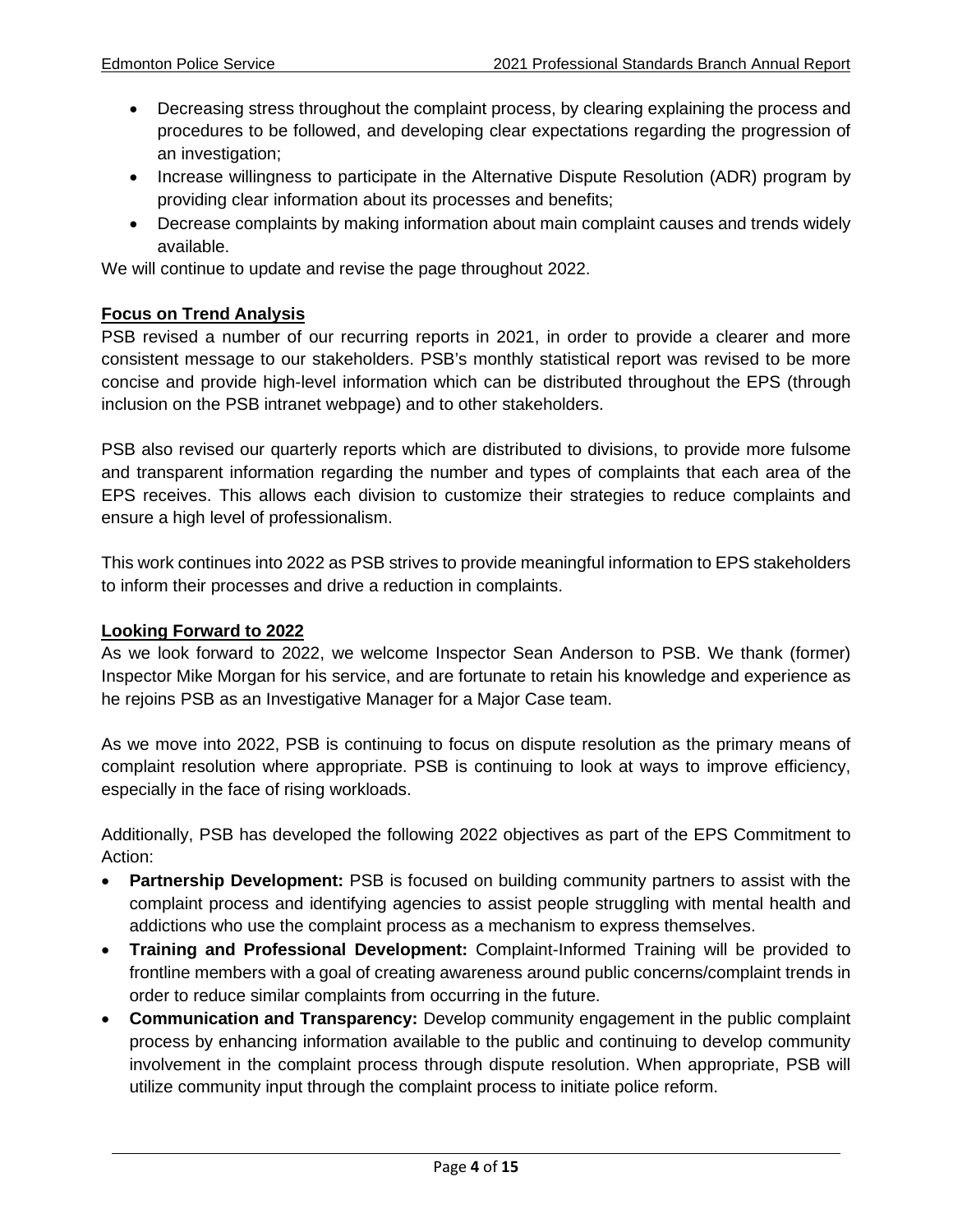## <span id="page-4-0"></span>*Executive Summary – 2021 Complaints*

The Professional Standards Branch (PSB) of the Edmonton Police Service is responsible for investigating all complaints regarding the conduct of sworn members of the EPS and complaints regarding the policies and services provided by the EPS.

In 2021, there were 1,475 complaints managed by PSB, 173 of which were internally generated. This is a 15% increase over 2020 which had a total of 1280 complaints, 111 of which were internally generated. It is also important to note that of the 1,475 complaints in 2021, 13 of the complaints related to public events that included over 245 separate public contacts to PSB, of which all people were contacted and advised of the outcome.

By the end of 2021, 75% (1,106) of the 1,475 complaints received had been resolved and concluded, 8% (119) of the complaints were directed for investigation under the *Police Service Regulations (PSR)*, and 3% (38) related to incidents reported under section 46.1 of the *Police Act*. The remaining 14% (212) were in the process of dispute resolution or were being reviewed to determine the appropriate course of action.

Of the 38 complaints related to incidents reported under section 46.1 of the *PSR*, 61% (23) of the complaints were assigned to the EPS for investigation, 37% (14) of the complaints were assigned to ASIRT for investigation, and 1 complaint was assigned to the RCMP for investigation.

PSB strives to focus on timely and meaningful resolution through various forms of dispute resolution when possible. In 2021, 611 complaints were resolved through dispute resolution which is up 15% from the 532 complaints concluded through dispute resolution in 2020.

151 complaints were resolved by the Chief of Police or resolved at a disciplinary hearing. Of those, 35 resulted in discipline being administered, including 6 complaints found proven at a disciplinary hearing and 29 files concluded by the Chief as minor contraventions.

Although there were significantly more public contacts to PSB in 2021 than in 2020, the overall proportion of complaint types remained consistent. The majority of complaints relate to issues of professionalism (such as rudeness, tone of voice, or lack of empathy) and the duties of the police officer or services provided (such as inappropriate police response, dissatisfaction with a ticket or investigation, or lack of communication).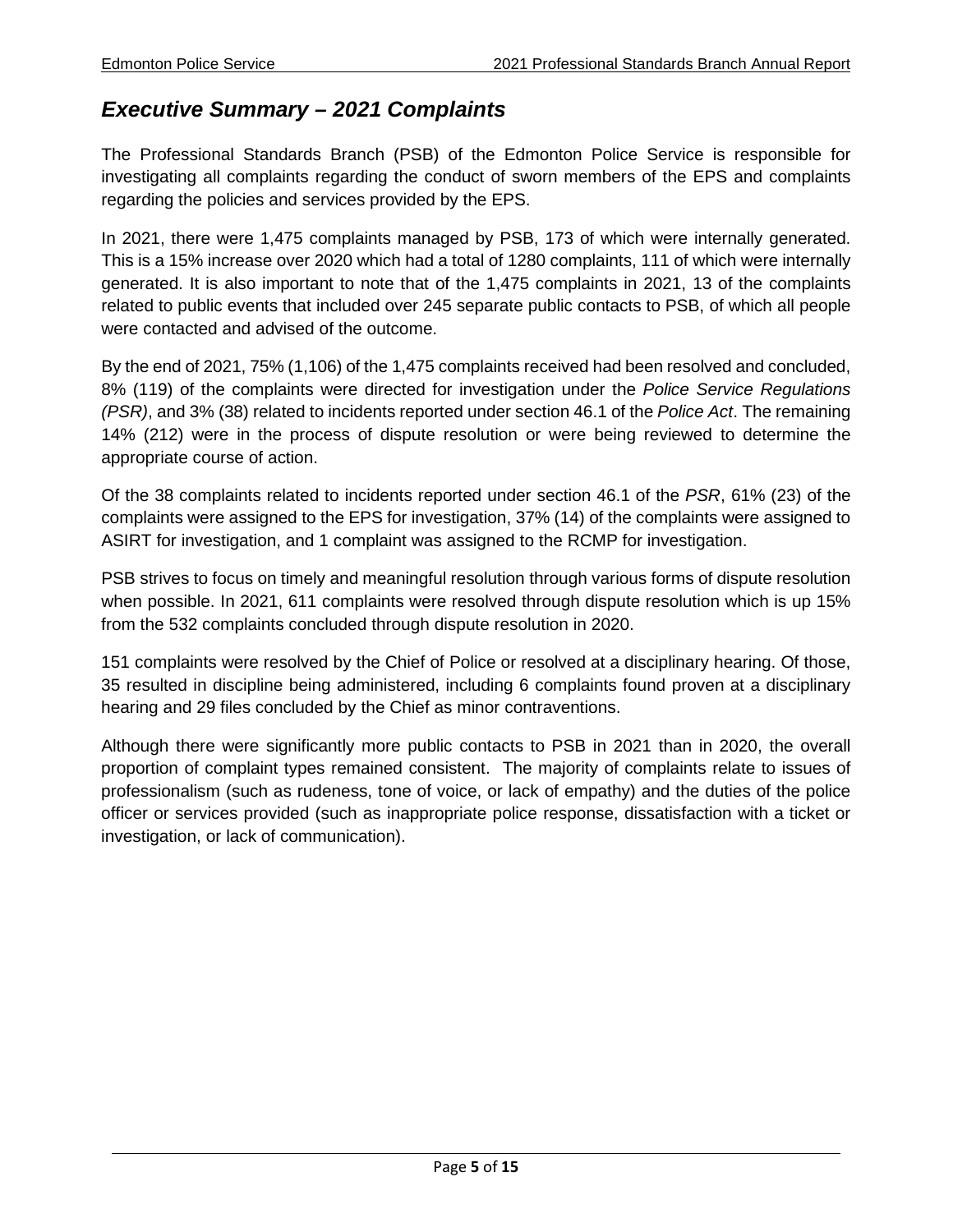## <span id="page-5-0"></span>*1. The EPS and the Community[1](#page-5-3)*

| The EPS                           |                                | The City of Edmonton                               |                 |
|-----------------------------------|--------------------------------|----------------------------------------------------|-----------------|
| Employees:<br>Sworn:<br>Civilian: | 2,692.72<br>1,843.63<br>849.09 | City Population:<br>Officers per 1,000 Population: | 972,223<br>1.90 |

## <span id="page-5-1"></span>*2. Professional Standards Branch Files vs EPS Dispatched Calls*

During 2021, the EPS dispatched officers to 176,250 calls for service. This does not include subject stops and member-generated events such as traffic stops. As a result of these calls, along with a multitude of other interactions with the community, 1,475 complaints were made to PSB regarding the service or conduct of the organization or its members.1,302 of the complaints were made by members of the public, and 173 concerns were internally generated.

#### <span id="page-5-2"></span>**Table 1: Five-Year Comparison of File Rates as a Function of Dispatched Calls for Service[2](#page-5-4)**

|                                  | 2017    | 2018    | 2019    | 2020    | 2021    |
|----------------------------------|---------|---------|---------|---------|---------|
| Dispatched calls                 | 193.564 | 190,416 | 192,645 | 185,006 | 176.520 |
| <b>Total PSB files opened</b>    | 1.164   | 1.234   | 1.151   | 1,280   | 1,475   |
| Rate per 10,000 dispatched calls | 60      | 65      | 60      | 69      | 84      |

As was the case over the past five years, less than 1% of all calls for service dispatched for police response in 2021 resulted in a complaint being made. It is important to remember that many more contacts occur between police members and the community than are captured as calls for service. Examples such as contact with a beat officer in a community, traffic stops, or an investigative followup will often not be captured as dispatched calls. Given there is no mechanism to capture all interactions, the ratio of interaction to complaint is likely much lower than 1%.

The rate of complaints per 10,000 dispatched calls has increased sharply over the past three years due to decreasing volumes of calls for service and an increase in complaints.

[Figure 1,](#page-6-1) below, shows the number of public contacts to PSB in comparison with internally generated PSB files. Publicly generated concerns have shown an increasing trend over the past five years, reaching a record high in 2021. The number of complaints spiked in the third quarter of 2020 when City Council held public hearings relating to "defunding the police", and have remained consistently high throughout 2021.

<span id="page-5-3"></span><sup>1</sup> EPS 'Employees' represents the number of actual Full Time Employees as of June 19, 2021. City of Edmonton population based on the 2019 Municipal Census.

<span id="page-5-4"></span><sup>&</sup>lt;sup>2</sup> Reported dispatched calls for service differ from previous reports due to a change in the way the numbers were calculated. In previous reports, the dispatched calls referred to calls dispatched to patrol units only, whereas the currently reported values refer to events where any EPS unit was dispatched.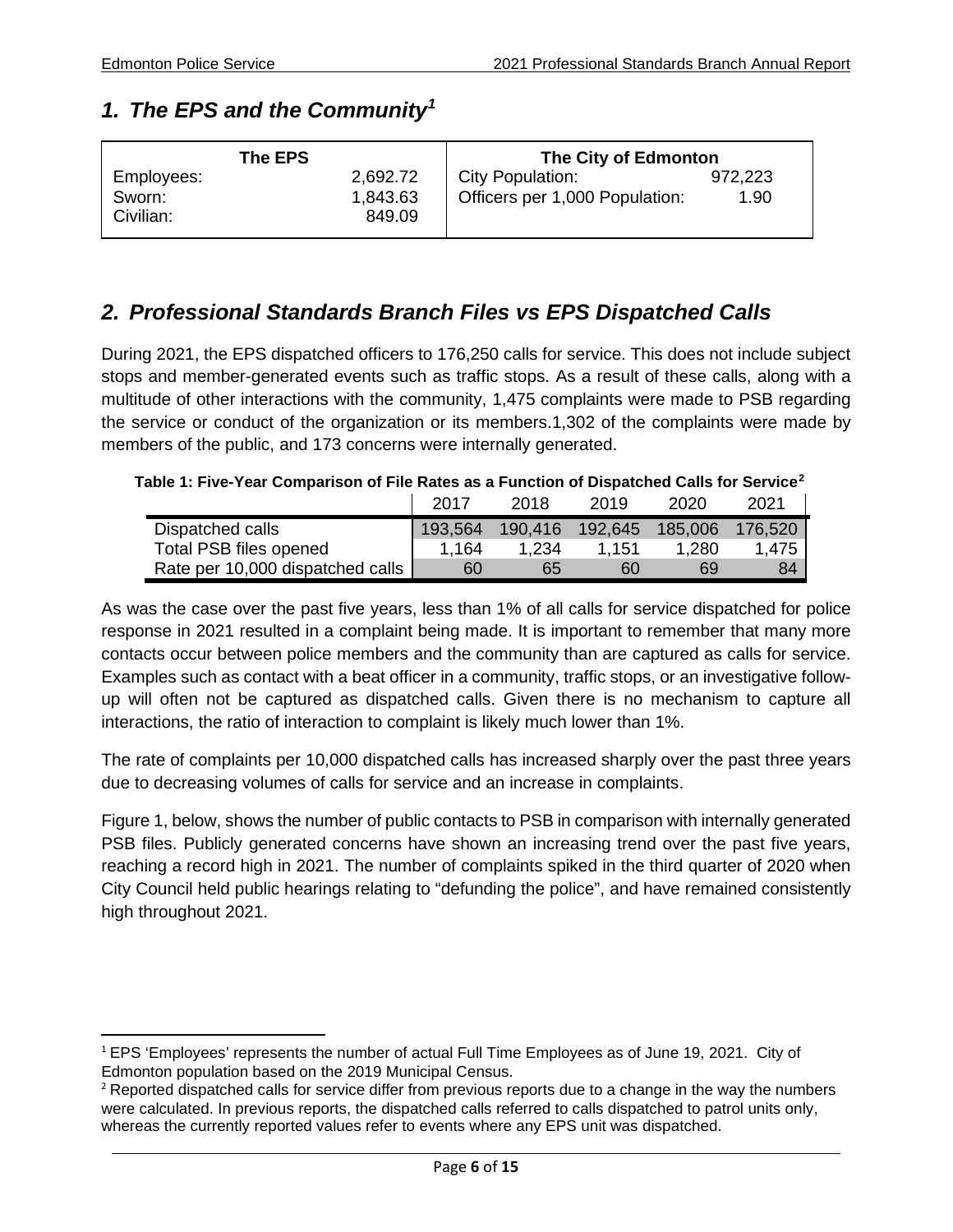<span id="page-6-1"></span>

**Figure 1: Five Year Trend of Public and Internal PSB Complaints**

## <span id="page-6-0"></span>*3. Professional Standards Branch Complaint Process*

The majority of complaints are initially reviewed and assessed by PSB Intake Investigators. When appropriate, the Intake Investigator will attempt to resolve matters through various available dispute resolution processes, which may take the form of supervisor reviews, facilitated discussions, mediation, peacemaking circles, or training.

We continue to evaluate our Dispute Resolution program to ensure it remains relevant and responsive to both internal and external stakeholders. The innovative nature of dispute resolution aligns with the Edmonton Police Services' continual development of collaborative partnerships with the citizens of Edmonton.

If the Intake Investigator is unable to resolve the complaint, it will often proceed to an investigation under the *Police Service Regulation* (PSR). When this occurs, the complaint will transfer from an Intake Investigator to a Major Case Investigator. Of the 1,475 complaints received in 2021, 8% (119) were directed for investigation under the *PSR*.

Complaints are also generated when a notification is made to the Director of Law Enforcement (DLE) under section 46.1 of the *Police Act*. If the DLE determines that the incident is within the scope of section 46.1, the DLE can choose to assign the in-scope investigation to: the Alberta Serious Incident Response Team (ASIRT), the EPS, or an outside agency. The DLE may also determine that the notification is not within the scope of section 46.1, in which case the matter remains with the EPS to determine any appropriate follow-up or investigation.

Complaints generated under section 46.1 of the *Police Act* that are assigned to the EPS for investigation are assigned to Professional Standards Branch's 46.1 Investigative Team, which was established in July 2020. Prior to the establishment of this team, 46.1 investigations that are not investigated by ASIRT were assigned to various EPS investigative areas to conduct the criminal investigation and upon the conclusion of the criminal investigation, the file was forwarded to PSB to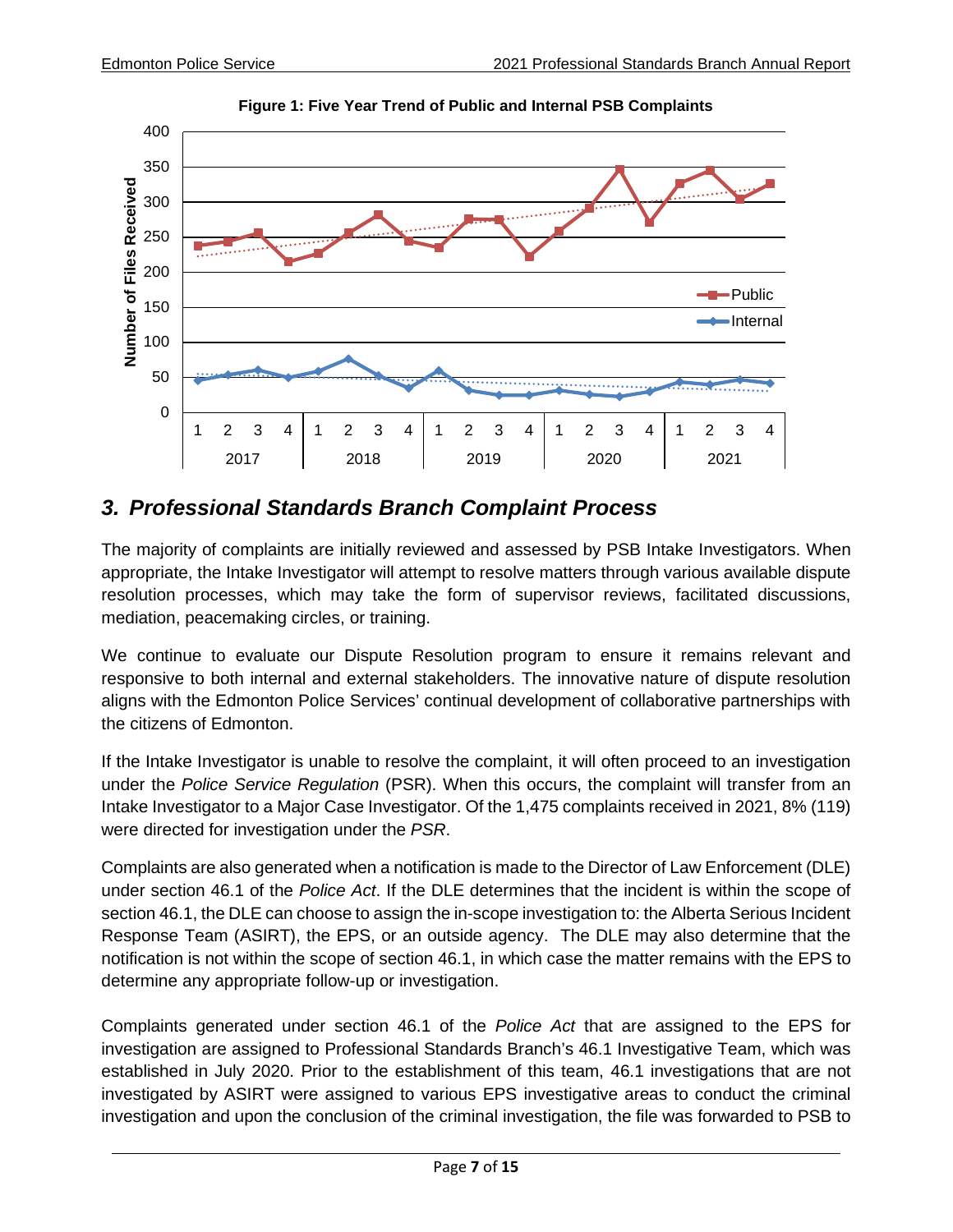<span id="page-7-2"></span>review for any potential misconduct under the *Police Service Regulation*. The 46.1 Investigative Team manages both the criminal investigation (as per the 46.1 notification) and any subsequent PSR concerns which allows the investigation to proceed in a more efficient and timely manner. [Table](#page-7-2)  [2,](#page-7-2) below, shows to breakdown of file assignments over the past three years.

| $1.4000$ and $1.0000$ graduated $1.0000$ and $1.0000$ graduated $1.0000$ and $1.0000$ |      |      |      |
|---------------------------------------------------------------------------------------|------|------|------|
|                                                                                       | 2019 | 2020 | 2021 |
| <b>ASIRT</b>                                                                          | 16   | 16   | 14   |
| $EPS - 46.1$ Team                                                                     |      | 15   | 23   |
| EPS (outside of PSB)                                                                  | 22   | 24   |      |
| <b>Outside Agency</b>                                                                 |      |      |      |
| <b>Total</b>                                                                          | 38   | 56   | 38   |
| Not in Scope                                                                          |      |      |      |

| Table 2: Assignment of 46.1 Investigations from 2019-2021 |  |  |
|-----------------------------------------------------------|--|--|
|                                                           |  |  |

## <span id="page-7-0"></span>*4. Analysis of 46.1 Notifications and Criminal Investigations*

As noted above, there were 38 files initiated related to notifications of serious incidents, pursuant to section 46.1 of the *Police Act*. These files are investigated to determine if the involved officers were lawfully placed and/or if the officers' conduct constituted an offence under an Act of Parliament or the Legislature of Alberta. In addition to those 38 files, PSB initiated four criminal investigations where 46.1 notifications were not required.

The majority of the 46.1 investigations and criminal investigations relate to use of force, as shown in [Figure](#page-7-3) 2 below. The chart on the left shows the overall breakdown of complaint types and the chart on the right further classifies the complaints related to use of force. The "Other" category (left) includes a complaint relating to perjury and a complaint relating to sexual assault.

<span id="page-7-1"></span>

<span id="page-7-3"></span>**Figure 2: Principal Causes of 46.1 Investigations and Statutory Complaints in 2021**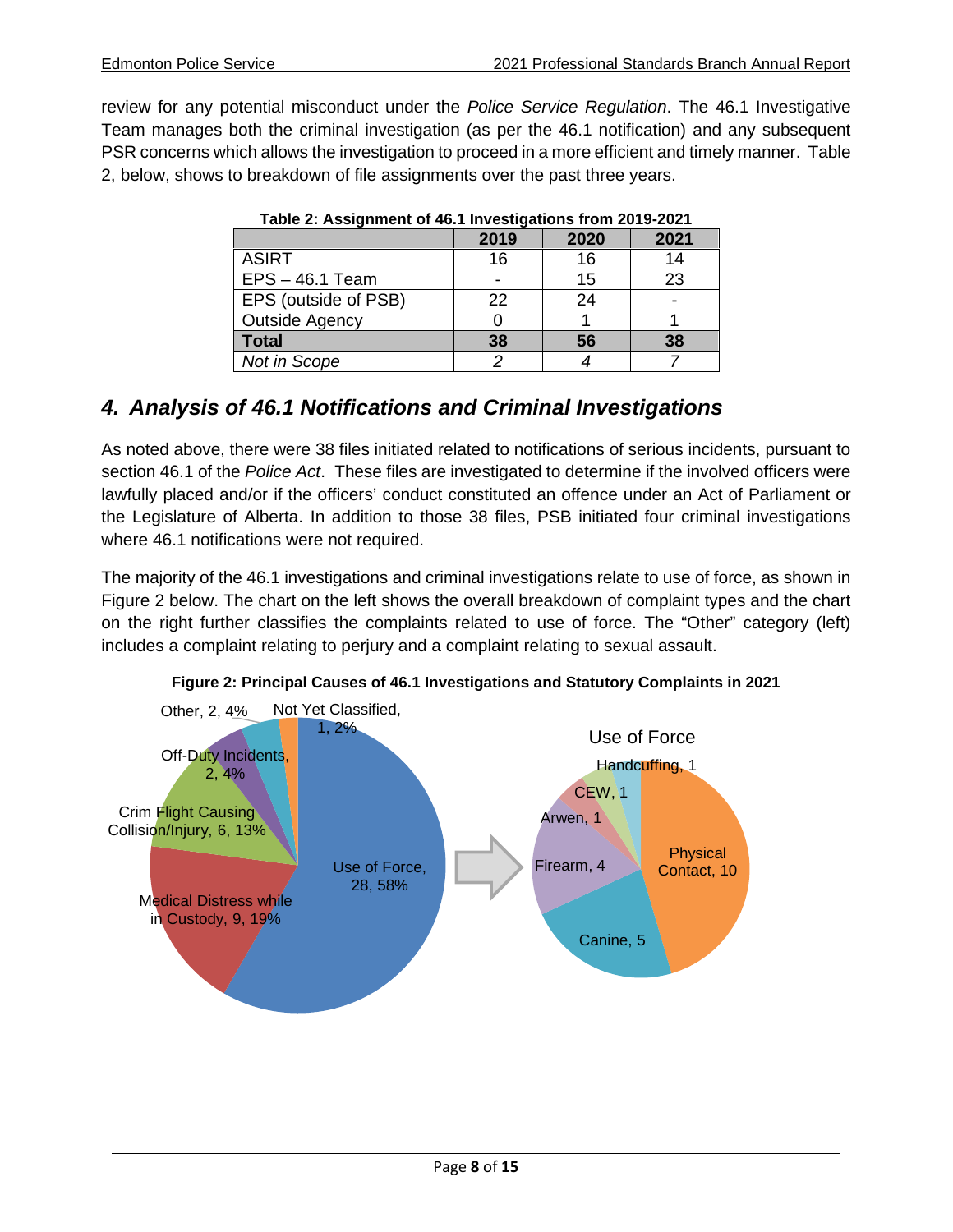## <span id="page-8-0"></span>*5. Complaint Causes and Trend Analysis*

For each complaint received, PSB classifies it in order to capture data about the specific causes of concern. This process is intended to assist the organization in better identifying the trends of behavior or conduct that contribute to complaints.

[Figure 3,](#page-8-1) below, shows the principal causes of complaints in 2020 and 2021. (Note: on the 2020 chart, slices for Supervision / Workplace, Theft / Fraud, and Unknown are not labeled as each slice accounted for less that 1% of the total. On the 2021 chart, the slice for Theft / Fraud (2 complaints) is not labeled.)

<span id="page-8-1"></span>

**Figure 3: Principal Causes of Complaints and Concerns in 2020 and 2021**

Although there were significantly more public contacts to PSB in 2021 than in 2020, the overall proportion of complaint types was similar. The majority of complaints in 2021 related to issues of duties/services provided (23.6%) and professionalism (23.4%). Complaints around use of force by police made up 8.0% of the total. The category of duties/services provided refers to what officers do as part of their duties (e.g., complainants about being issued tickets, mishandling of or damage to property, officers responding to situations differently than the citizen feels was appropriate, etc.). The professionalism category refers to how officers perform their duties (e.g., rudeness, perceived harassment, lack of empathy, etc.).

Each category of complaints is further subdivided into more specific descriptors. [Table 3,](#page-9-1) below, shows the top ten sub-classifications of complaints in 2021 (with the overriding category shown in parentheses), and how those complaint type compared to the previous two years. Significant increases and decreases are highlighted in green (increase) and red (decrease). Lighter green shading indicates increases in the total number without a large increase in proportion of complaints.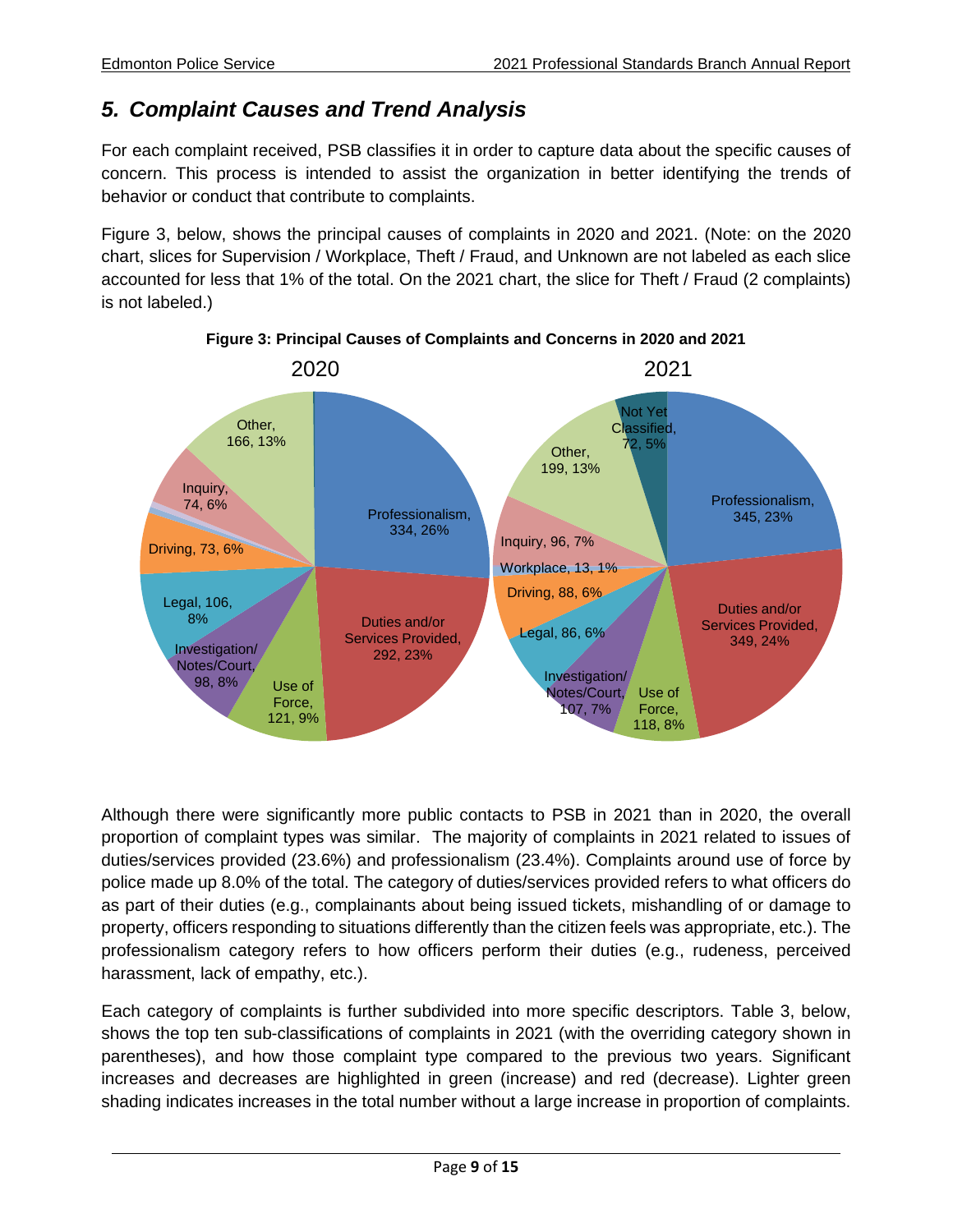<span id="page-9-1"></span>

| Table 5: MOSt frequent types or complaints in 2021             |    |      |     |       |     |       |
|----------------------------------------------------------------|----|------|-----|-------|-----|-------|
|                                                                |    | 2019 |     | 2020  |     | 2021  |
| Inappropriate Police Response<br>(Duties/Services)             | 70 | (6%) | 133 | (10%) | 167 | (11%) |
| Rudeness (Professionalism)                                     | 79 | (7%) | 94  | (7%)  | 120 | (8%)  |
| Incomplete or Negligent Investigation<br>(Investigation/Notes) | 69 | (6%) | 82  | (6%)  | 87  | (6%)  |
| Tone of Voice or General Manner<br>(Professionalism)           | 70 | (6%) | 56  | (4%)  | 68  | (5%)  |
| Physical Contact (Use of Force)                                | 49 | (4%) | 81  | (6%)  | 61  | (4%)  |
| Lack of Police Response<br>(Duties/Services)                   | 66 | (6%) | 44  | (3%)  | 60  | (4%)  |
| Dangerous/Rules of Road (Driving)                              | 38 | (3%) | 40  | (3%)  | 40  | (3%)  |
| Policy or Process (Duties/Services)                            | 17 | (1%) | 20  | (2%)  | 36  | (2%)  |
| <b>Gender or Racial Bias</b><br>(Professionalism)              | 12 | (1%) | 37  | (3%)  | 36  | (2%)  |
| Dissatisfied with Ticket/Charge<br>(Duties/Services)           | 30 | (3%) | 28  | (2%)  | 32  | (2%)  |

**Table 3: Most frequent types of complaints in 2021**

## <span id="page-9-0"></span>*6. Complaint Distribution throughout EPS*

In order to develop effective intervention and prevention strategies that best assist members in avoiding conduct that could lead to concerns or complaints, it is important for the EPS to analyze which groups are most likely to be the subject of a PSB file.

Officers in the Community Policing Bureau provide the first-line response to the majority of calls for service. As such, the number of interactions they have with the public tends to be higher than those officers employed within other areas of the service.

The "Other/Unspecified" row in [Table 4,](#page-10-1) below, refers to files generated by areas such as Legal and Regulatory Services (including PSB) and Supernumerary Positions. Additionally, many files cannot be defined as having been generated by any particular division or area; these can include files where the complaint is about policy or services provided by the EPS generally, and files that are inquiry based, or sub-categorized as "Comments/Opinion" or "Unresponsive Complainant/Unknown".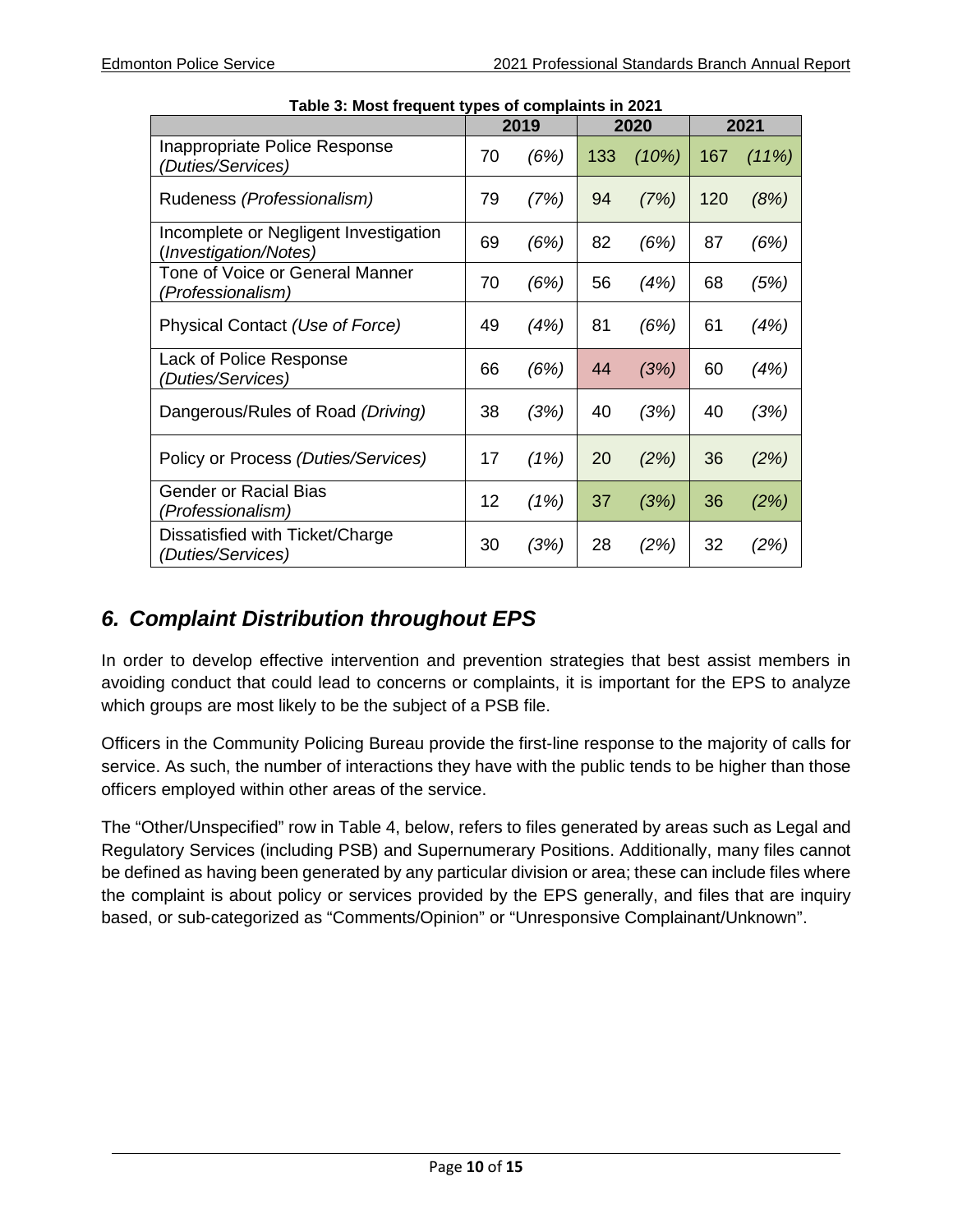<span id="page-10-1"></span>

|                                                    | Table 4: Distribution of PSB Files across Bureaus and Divisions |                                      |                         |
|----------------------------------------------------|-----------------------------------------------------------------|--------------------------------------|-------------------------|
|                                                    | <b>Public</b><br><b>Complaints</b>                              | <b>Internal</b><br><b>Complaints</b> | <b>Dispatched Calls</b> |
| <b>Community Policing Bureau</b>                   |                                                                 |                                      |                         |
| <b>Downtown Patrol</b>                             | 83                                                              | 11                                   | 29,911                  |
| <b>Northeast Patrol</b>                            | 103                                                             | 19                                   | 27,106                  |
| <b>Northwest Patrol</b>                            | 96                                                              | 22                                   | 24,612                  |
| <b>Southeast Patrol</b>                            | 117                                                             | 12                                   | 24,788                  |
| <b>Southwest Patrol</b>                            | 117                                                             | 18                                   | 27,951                  |
| <b>West Patrol</b>                                 | 72                                                              | 11                                   | 24,453                  |
| <b>Crime Suppression &amp; Invest</b>              | 36                                                              | 16                                   |                         |
| <b>Total</b>                                       | 624                                                             | 109                                  |                         |
| <b>Community Safety &amp; Well-being Bureau</b>    |                                                                 |                                      |                         |
| <b>Integrated Community Safety</b>                 | 20                                                              | 5                                    |                         |
| Social Policing                                    | 9                                                               | 1                                    |                         |
| <b>Total</b>                                       | 29                                                              | 6                                    |                         |
| <b>Innovation &amp; Information Bureau</b>         |                                                                 |                                      |                         |
| IM & AIR                                           | $\overline{2}$                                                  | 0                                    |                         |
| <b>Information Technology</b>                      | 0                                                               | 0                                    |                         |
| <b>Operational Command</b>                         | 44                                                              | 3                                    |                         |
| <b>Total</b>                                       | 46                                                              | $\overline{\mathbf{3}}$              |                         |
| <b>Investigation &amp; Support Services Bureau</b> |                                                                 |                                      |                         |
| Crim Investigations                                | 19                                                              | 6                                    |                         |
| <b>Investigative Support</b>                       | 8                                                               | 6                                    |                         |
| <b>Operational Support</b>                         | 90                                                              | 19                                   |                         |
| <b>Total</b>                                       | 117                                                             | 31                                   |                         |
| <b>Corporate Services Bureau</b>                   |                                                                 |                                      |                         |
| <b>Business Development</b>                        | 0                                                               | 0                                    |                         |
| <b>Human Resources</b>                             | 8                                                               | 0                                    |                         |
| <b>Supply Services</b>                             | 1                                                               | $\mathbf 0$                          |                         |
| <b>Total</b>                                       | $\boldsymbol{9}$                                                | 0                                    |                         |
| <b>Other/Unspecified</b>                           | 477                                                             | 24                                   |                         |
| <b>Grand Total</b>                                 | 1302                                                            | 173                                  |                         |

## <span id="page-10-0"></span>*7. Professional Standards Files Concluded in 2021*

During 2021, PSB concluded 1,381 files. This included the resolution of 1,106 of the 1,475 opened in 2021, with the remaining 275 files being from previous years.

The *Police Act* requires that complaints are investigated promptly and thoroughly. This ensures that the best evidence is available and is intended to reduce undue pressure or stress associated with a drawn-out investigative process. A timely and thorough investigative process also demonstrates accountability which may assist in enhancing public confidence in the Edmonton Police Service.

Timelines for concluding files varies based on a number of factors, including whether, the complaint can be resolved outside of a *Police Act* investigation or, if the file does proceed to an investigation, the complexity of that investigation (including the number of involved officers, witnesses, and allegations).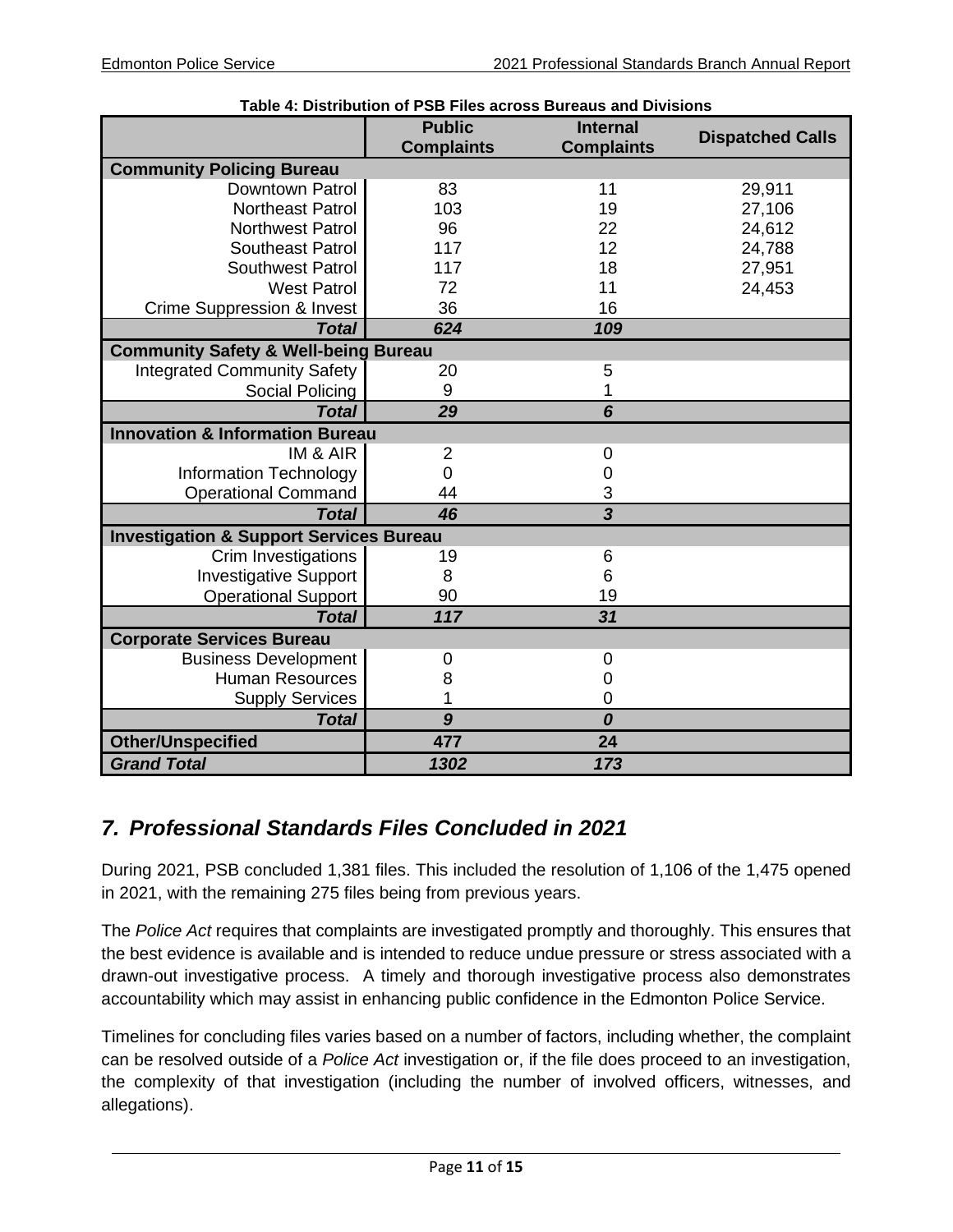The type of file and overall resolution tend to be the biggest factors in determining the length of time required for an investigation. For example, a complaint resolved outside of a *Police Act* Investigation can be resolved in less than a month, whereas an investigation can take approximately 12 months.

[Table 5,](#page-11-0) below, shows the median time (in months) to conclude each type of complaint.

<span id="page-11-0"></span>

|                                               |                        | Median <sup>3</sup> Months to |
|-----------------------------------------------|------------------------|-------------------------------|
|                                               | <b>Total Concluded</b> | <b>Conclude</b>               |
| <b>Statutory Complaint<sup>4</sup></b>        | 25                     | 12.2                          |
| Charged                                       | 2                      | 14.2                          |
| Not Charged                                   | 23                     | 12.2                          |
| <b>Resolved at Disciplinary Hearing</b>       | 8                      | 41.1                          |
| Proven                                        | 6                      | 40.6                          |
| Not Proven                                    | $\overline{2}$         | 50.1                          |
| <b>Resolved by Chief</b>                      | 152                    | 12.3                          |
| Directed to Disciplinary Hearing <sup>5</sup> | 9                      | 17.6                          |
| <b>Minor Contravention</b>                    | 29                     | 13.8                          |
| No Reasonable Prospect                        | 73                     | 13.0                          |
| Dismissed <sup>6</sup>                        | 27                     | 9.9                           |
| Withdrawn by Service                          | 14                     | 6.3                           |
| <b>Dispute Resolution</b>                     | 611                    | 1.0                           |
| Mediation                                     | 18                     | 4.6                           |
| <b>Facilitated Discussion</b>                 | 4                      | 2.6                           |
| <b>Supervisory Review</b>                     | 383                    | 1.3                           |
| Peace Maker/Restorative Conf.                 | $\overline{2}$         | 6.6                           |
| Resolved with PSB Investigators               | 204                    | 0.4                           |
| <b>Withdrawn by Complainant</b>               | 32                     | 0.6                           |
| Referred <sup>7</sup>                         | 248                    | 1.2                           |
| Resolved <sup>8</sup>                         | 160                    | 0.3                           |
| <b>Abandoned</b>                              | 131                    | 0.9                           |

<span id="page-11-1"></span><sup>&</sup>lt;sup>3</sup> The median time is representation of the "typical" amount of time an investigation will take, with 50% of the investigations being concluded in less than median time and 50% being concluded over the median time.

<span id="page-11-2"></span><sup>4</sup> 21 of the concluded Statutory Complaints related to investigations pursuant to section 46.1 of the *Police Act*. This included 1 file where the officer was charged and 20 files resulting in no charges.

<span id="page-11-3"></span><sup>&</sup>lt;sup>5</sup> Files directed to disciplinary hearing are not included as part of the total completed files since a final determination has not been made (i.e. proven or not proven); however, they are included here to indicate the Chief's decision.

<span id="page-11-4"></span><sup>6</sup> Dismissed includes files that were dismissed by the EPC under section 43(8) of the *Police Act* as frivolous, vexatious or made in bad faith, files dismissed as time-barred under section 43(11) of the *Police Act*, and files where jurisdiction was lost due to the EPC not granting a time limit extension or the subject officer leaving the EPS.

<span id="page-11-5"></span> $<sup>7</sup>$  Referred includes files that were referred to other areas (without any follow up to PSB required) and files where the</sup> complainants were provided with information on how to submit a complaint meeting the requirements the *Police Act.*

<span id="page-11-6"></span><sup>8</sup> Resolved includes files that are concluded outside of the *Police Act* with no further action required. This can include complaints that are resolved through discussion with an Intake Investigator, submitted as comments or opinion only, or files referred to PSB through social media.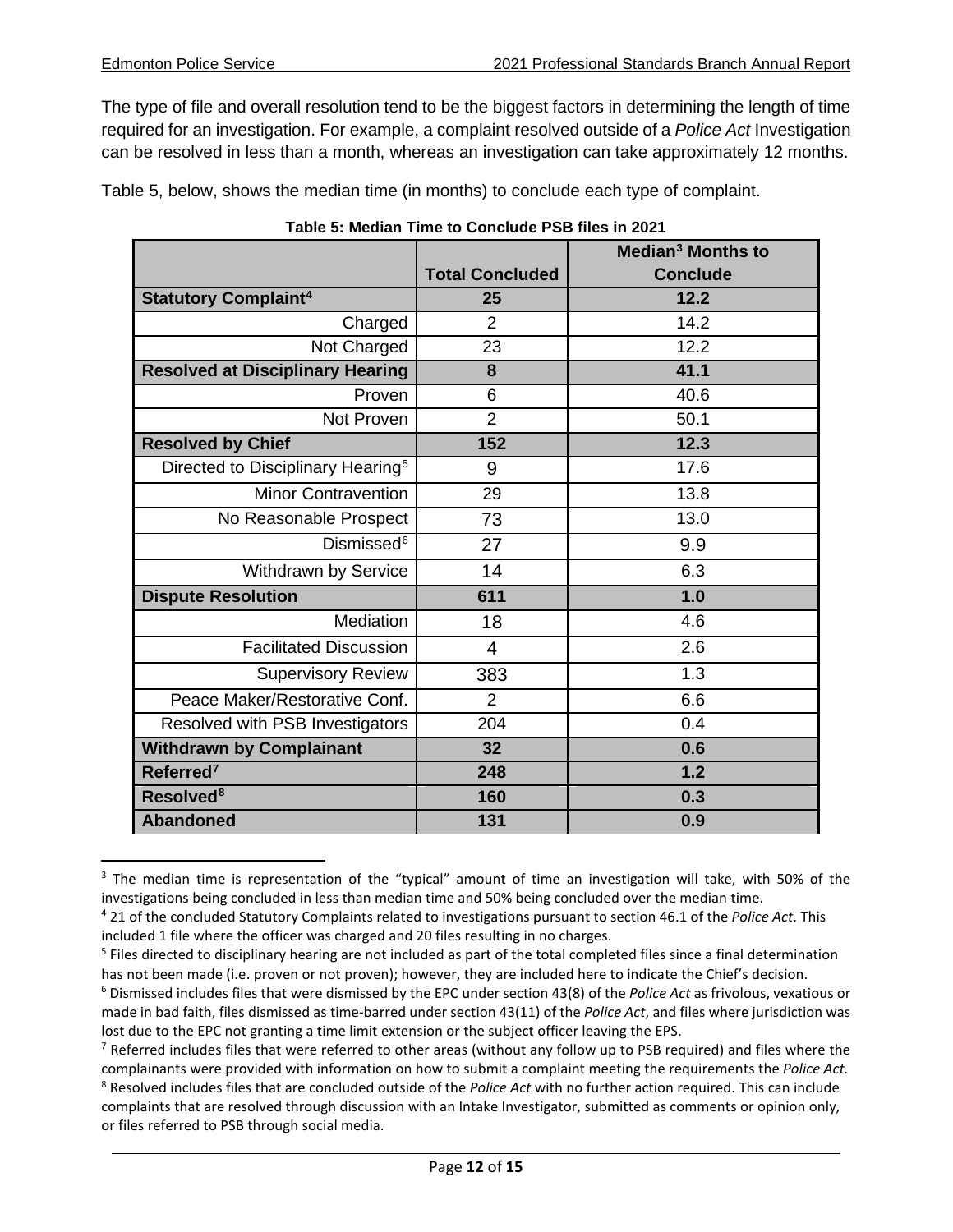| <b>Other</b><br>U - 4 |
|-----------------------|
|-----------------------|

Of the 151 complaints resolved by the Chief of Police or resolved at a Disciplinary Hearing, 35 resulted in discipline being administered. This is a slight decrease in sustained complaints relative to 2020. As seen in [Table 6](#page-12-1) below, in the majority of sustained complaints, the Chief of Police was of the opinion that the alleged misconduct was not of a serious nature (see section 45(4) of the *Police Act* and section 19 of the *Police Service Regulation*). These are often referred to as minor contraventions.

<span id="page-12-1"></span>

|                                               | 2019 | 2020 | 2021 |
|-----------------------------------------------|------|------|------|
| Reasonable Prospect (at hearing) – Proven     |      |      |      |
| Reasonable Prospect (at hearing) – Not Proven |      |      |      |
| <b>Minor Contravention</b>                    | 35   | 31   |      |
| No Reasonable Prospect                        |      | 89   |      |
| Dismissed or Withdrawn by Service             | 63   | 46   |      |

**Table 6: Dispositions issued by the Chief or at Hearing During 2019-2021**

## <span id="page-12-0"></span>*8. Discipline Directed During 2021*

Eight disciplinary hearings (including one directed in 2018 and seven directed in 2020) were concluded during 2021. The hearings addressed a total of 28 allegations. Fifteen of the allegations were found proven, five were not proven and eight were withdrawn at the disciplinary hearing. Penalties applied at hearing typically relate to the overall situation and context, rather than each individual allegation. For example, if the conduct consisted of both discreditable conduct and neglect of duty, the penalty applied would relate to both allegations (rather than separate penalties for each aspect of the behaviour). Further, in many cases, the discipline was multi-faceted; multiple penalties may apply for each behaviour (e.g. suspension without pay and remedial training may both apply to a single behaviour).

| <b>Allegation</b>               | Total # of<br><b>Allegations</b> | Not Sust. /<br><b>Withdrawn</b> | <b>Sustained</b> | <b>Penalties Applied</b>                                                                               |
|---------------------------------|----------------------------------|---------------------------------|------------------|--------------------------------------------------------------------------------------------------------|
| Deceit                          | 2                                | 2                               | 0                |                                                                                                        |
| <b>Discreditable</b><br>Conduct | 4                                |                                 | 3                | Suspension Without Pay (30 hours)<br>Forfeiture Overtime (32 hours)<br>Community Service (60 hours)    |
| Insubordination                 | 9                                | 4                               | 5                | Suspension Without Pay (20-30 hours)<br>Forfeiture Overtime (32 hours)<br>Community Service (60 hours) |
| Neglect of Duty                 | 5                                | 3                               | 2                | Suspension Without Pay (40-65 hours)                                                                   |
| Unlawful /<br>Unnecessary       | 8                                | 3                               | 5                | Suspension Without Pay (25-30 hours)<br>Forfeiture Overtime (25-32 hours)                              |

<span id="page-12-2"></span>**Table 7: Discipline Resulting from Disciplinary Hearings Concluded During 2021**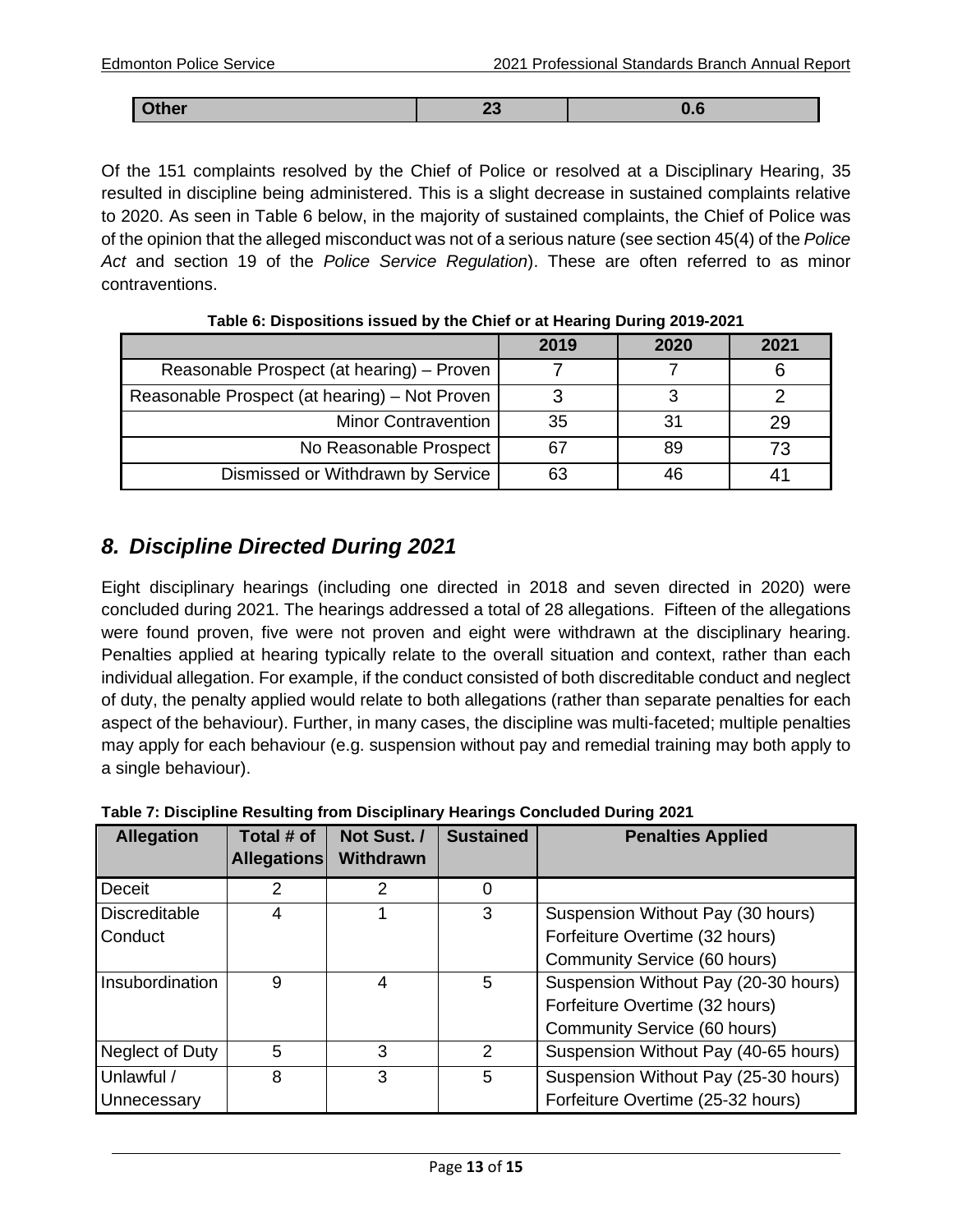| Exercise of      |  | Community Service (60 hours) |
|------------------|--|------------------------------|
| <b>Authority</b> |  | Remedial Training (1 case)   |

Twenty-nine (29) complaints were concluded as minor contraventions, with discipline applied as per section 19(1) of the *Police Service Regulation*. This included 45 allegations against a total of 31 officers.

<span id="page-13-2"></span>**Table 8: Discipline Resulting from Minor Contraventions During 2021**

| <b>Allegation</b>            | Total # of         | <b>Penalties Applied</b>                    |
|------------------------------|--------------------|---------------------------------------------|
|                              | <b>Allegations</b> |                                             |
| <b>Breach of Confidence</b>  | 2                  | Directed Counselling or Training            |
| Discreditable Conduct        | 8                  | Suspension Without Pay (5-60 hours)         |
|                              |                    | Official Warning (2 cases)                  |
|                              |                    | Directed Counselling or Training (1 case)   |
| Insubordination              | 16                 | Suspension Without Pay (5-10 hours)         |
|                              |                    | Agreed Reprimand (3 cases)                  |
|                              |                    | Directed Counselling or Training (8 cases)  |
| Neglect of Duty              | 16                 | Suspension Without Pay (11 hours)           |
|                              |                    | Agreed Reprimand (2 cases)                  |
|                              |                    | Official Warning (2 cases)                  |
|                              |                    | Directed Counselling or Training (10 cases) |
| Unlawful / Unnecessary       | 3                  | Directed Counselling or Training (3 cases)  |
| <b>Exercise of Authority</b> |                    |                                             |

## <span id="page-13-0"></span>*9. Resolution of Statutory Complaints*

Overall, nine officers were charged with criminal offences in 2021, relating to seven separate complaints. Two of the complaints have been concluded (as noted in Table 5, above) and five complaints are ongoing. Two of the nine charges were laid by the RCMP, one was laid by ASIRT, and the remaining six were laid by the EPS.

PSB concluded 23 additional criminal investigations in which no criminal charges were laid. In three of the 23 cases, the completed investigation was forwarded to Alberta Justice to be reviewed by a Crown Prosecutor; criminal charges were not laid in any of those cases, as per the recommendation of the Crown. All files that were not forwarded to the Crown were reviewed by internal legal counsel.

Of the 25 investigations, 21 were related to files that were opened as the result of a notification made under s.46.1 of the Police Act. Additionally, one file was related to an investigation on behalf of another agency, which did not result in any charges.

#### <span id="page-13-1"></span>*10. Compliments*

Along with ensuring that the highest standards of professionalism and conduct are maintained by EPS members, PSB also receives compliments on the performance of organizational members. In 2021, PSB received 57 compliments from citizens of the community. This total does not include all